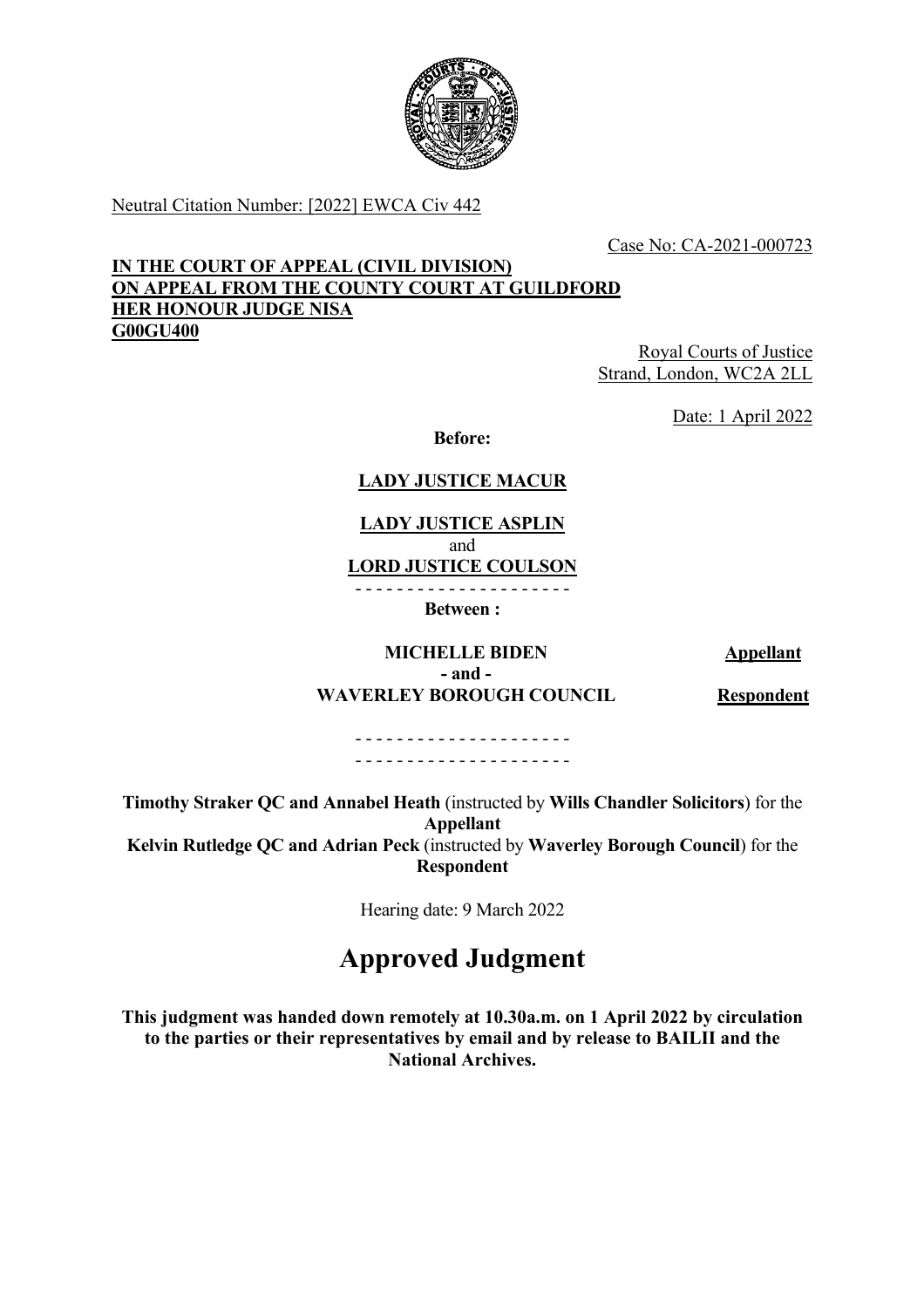#### **Macur LJ:**

#### Introduction

1. The issue in this appeal is the sufficiency of inquiries made to determine the suitability of accommodation offered to a homeless applicant with 'protected characteristics' of disability and gender reassignment.

The statutory framework

- 2. Part 7 of the Housing Act 1996 ("HA 96") prescribes the statutory duties owed by a local housing authority to the homeless. Relevant to this case are the following provisions.
- 3. Section 189B of HA 96, requires a local housing authority to take reasonable steps to secure that suitable accommodation becomes available for occupation by an eligible, unintentionally homeless applicant, who is not referred to another housing authority pursuant to section 198(A1), for at least (a) 6 months, or (b) such longer period not exceeding 12 months as may be prescribed.
- 4. A local housing authority may not approve a final accommodation offer, unless it is satisfied the accommodation is suitable for the applicant and that section 193A (7) of HA 96 does not apply. Subsection (7) does not apply in this case.
- 5. Section 182 of HA 96 requires a local housing authority to have regard to such guidance as may from time to time be given by the Secretary of State. That guidance is contained within the "Homelessness Code of Guidance for Local Authorities" 2018 ("the Code").
- 6. Chapter 17 of the Code (in its 2018 edition) provides amongst other things that:

"17.4 … consideration of whether accommodation is suitable will require an assessment of all aspects of the accommodation in the light of the relevant needs, requirements and circumstances of the homeless person and their household. The location of the accommodation will always be a relevant factor.

17.6 Account will need to be taken of any social considerations relating to the applicant and their household that might affect the suitability of accommodation, including any risk of violence, racial or other harassment in a particular locality. […]

17.50 … where possible, housing authorities should try to secure accommodation that is as close as possible to where an applicant was previously living. […]

17.54 Account should also be taken of medical facilities and other support currently provided for the applicant and their household. Housing authorities should consider the potential impact on the health and wellbeing of an applicant, or any person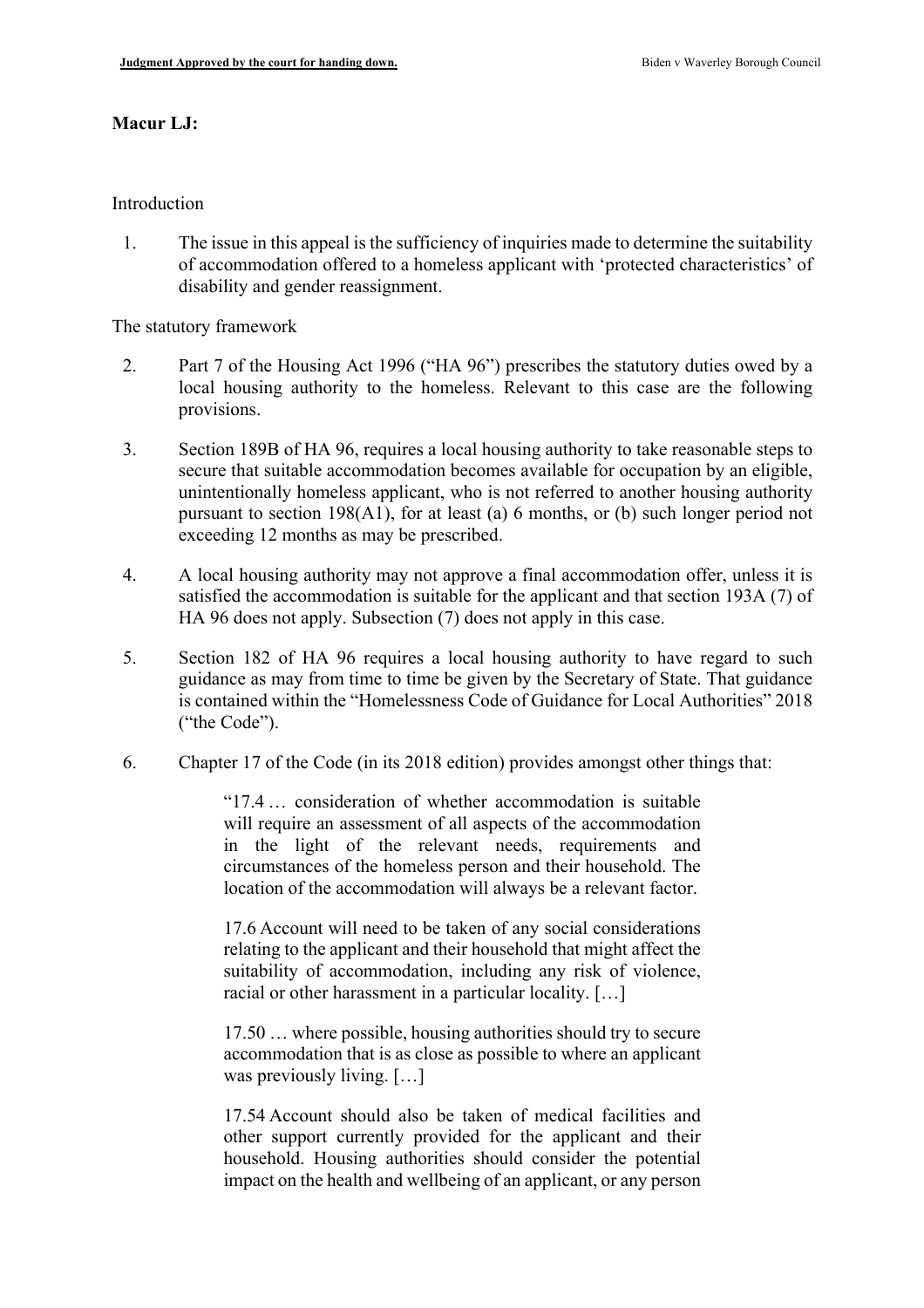reasonably expected to reside with them, were such support to be removed or medical facilities were no longer accessible. They should also consider whether similar facilities are accessible and available near the accommodation being offered and whether there would be any specific difficulties in the applicant or person residing with them using those essential facilities, compared to the support they are currently receiving.

7. The Code accords with Article 2 of the Homelessness (Suitability of Accommodation) (England) Order 2012/2601 ("the Regulation"), in specifying matters to be considered in determining whether accommodation is suitable for a person are to include:

> "[T]he proximity and accessibility of the accommodation to medical facilities and other support which (i) are currently used by or provided to the person or members of the person's household; and (ii) are essential to the well-being of the person or members of the person's household; and the proximity and accessibility of the accommodation to local services, amenities, and transport."

- 8. Section 208(1) of HA 96 imposes upon the local housing authority a duty to ensure, so far as reasonably practicable, that the accommodation they secure for the applicant is within their own district.
- 9. A local housing authority's relief from homelessness duty can be ended under section 193A if the applicant, having been informed of the consequences of refusal and of their right to request a review of the suitability of the accommodation, refuses a final accommodation offer.
- 10. Under section 202(1) of HA 96 an applicant has the right to request a review of, amongst other things, the decisions as to the suitability of accommodation offered to the applicant by way of a final accommodation offer and the 'discharge' of a local housing authority's homelessness duties. If dissatisfied with the decision on the review, an applicant may appeal to the county court on any point of law arising from the decision pursuant to section 204 of HA 96.
- 11. A local housing authority must also comply with the public sector equality duty ("PSED") as laid down by section 149 of the Equality Act 2010 ("EA 10") with the aim to: (a) remove or minimise disadvantages suffered by persons who share a relevant protected characteristic that are connected to that characteristic; and, (b) take steps to meet the needs of persons who share a relevant protected characteristic that are different from the needs of persons who do not share it (Section 149(3)). Compliance with these duties may involve treating some persons more favourably than others; section 149(6).
- 12. Section 149(7) identifies the 'protected characteristics' include disability and gender reassignment.

#### The background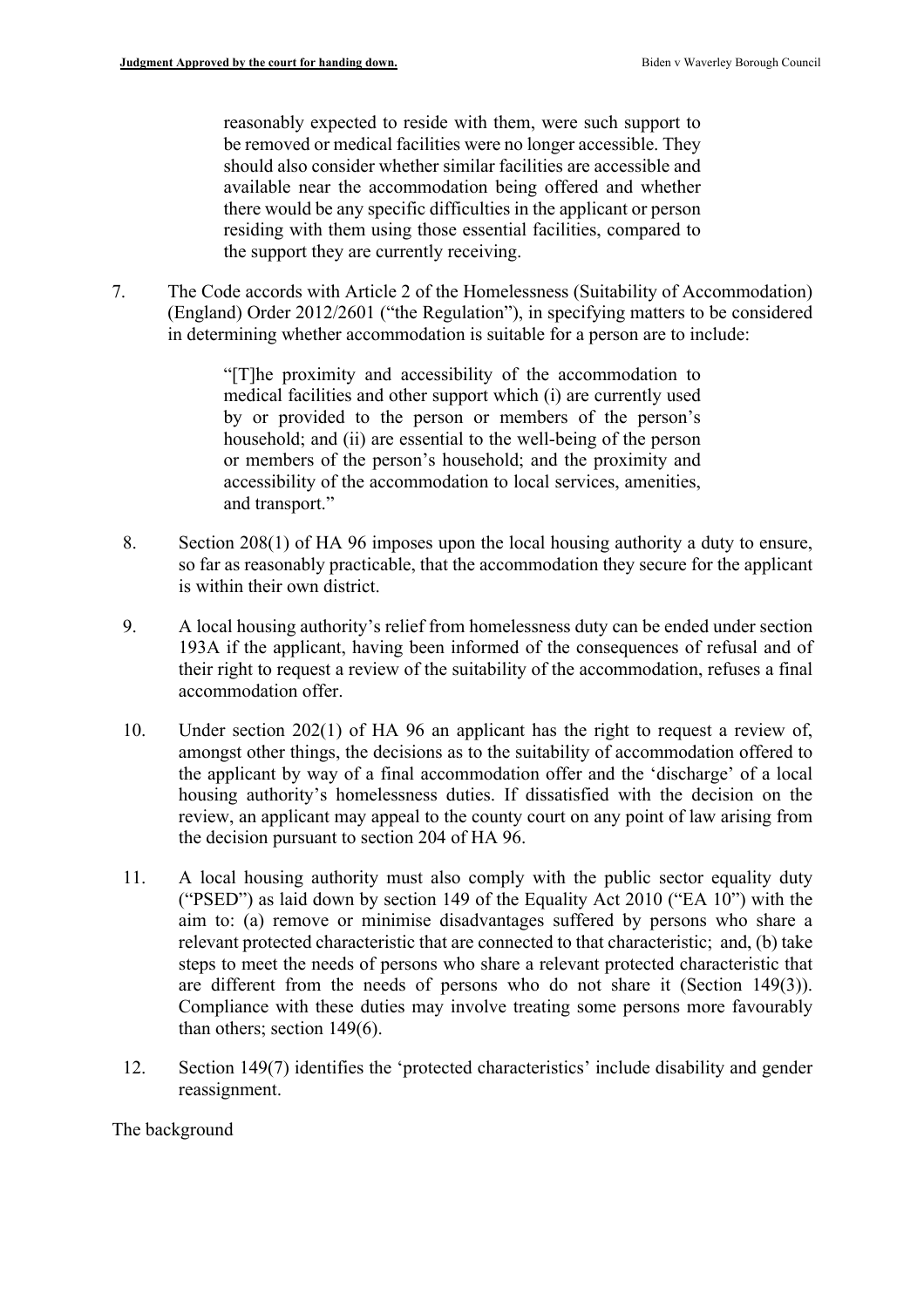- 13. Mrs Biden presently occupies a property in Farnham under an assured shorthold tenancy agreement. She has family and a "wider support network" in the Wokingham area where she once lived. She moved to her present address fearing the adverse attentions of her wife's family who lived in and around Wokingham.
- 14. Mrs Biden was given notice to quit pursuant to s21 of the Housing Act 1988 in 2019. She presented as homeless to Waverley Borough Council ("WBC") on 28 August 2019.
- 15. On 20 November 2019, WBC concluded Mrs Biden was homeless and eligible for assistance and confirmed that it owed her a duty under s189B of HA 96.
- 16. Mrs Biden has the protected characteristics of gender reassignment, she is a trans woman, and is disabled, namely she suffers with osteoarthritis to the right knee, depression, and anxiety.
- 17. On 10 January 2020, the authority made a 'final offer of accommodation' to Mrs Biden of a ground floor self-contained flat in a purpose-built low-rise block let by an independent housing association managing a "range of affordable quality … flats to rent … to general needs applicants…". The flat was situated approximately 0.9 miles away from her present accommodation.
- 18. Initially, Mrs Biden accepted the offer subject to a review of its suitability. In a letter dated 15 January 2020, Mrs Biden's solicitors referred to her disability and that she was awaiting a knee replacement and was extremely limited in her mobility. She was dependent on public transport which she said was not easily accessible from the proposed address; her support network was in Wokingham, as was her GP's practice. She would be left "isolated and unable to carry out basic daily tasks."
- 19. On 29 January 2020 Mrs Biden refused the offer of accommodation as unsuitable, nevertheless requesting the review to proceed. Consequently, on 30 January 2020, WBC wrote to her pursuant to section 193A discharging its duty under section 189B of HA 96. Mrs Biden requested a review of that decision also.
- 20. Mrs Biden's solicitors made further representations in a letter dated 20 May 2020, this time referring specifically to her gender reassignment and the fact that Mrs Biden had "been the victim of many incidents which have left her frightened and concerned to be in remote unfamiliar areas." It was said to be clear that the property offered was not suitable for her physical and mental health needs and "her protected characteristic under the equality act [sic] has clearly not been considered."

#### The Review Decision

21. The review of both decisions was conducted by Ms Donaldson, a housing options manager for WBC. Ms Donaldson interviewed Mrs Biden on 1 June 2020 and had regard to her solicitor's representations referred to in paragraphs 18 and 20 above. Of relevance to the submissions in this appeal, Ms Donaldson made inquiries of a police support community officer ("PCSO") and a GP's practice local to the designated address, regarding transgender issues raised by Mrs Biden. Ms Donaldson also had access to several medical reports. Her comprehensive review is dated 18 August 2020 and is recapitulated in some detail here considering the nature of the appeal.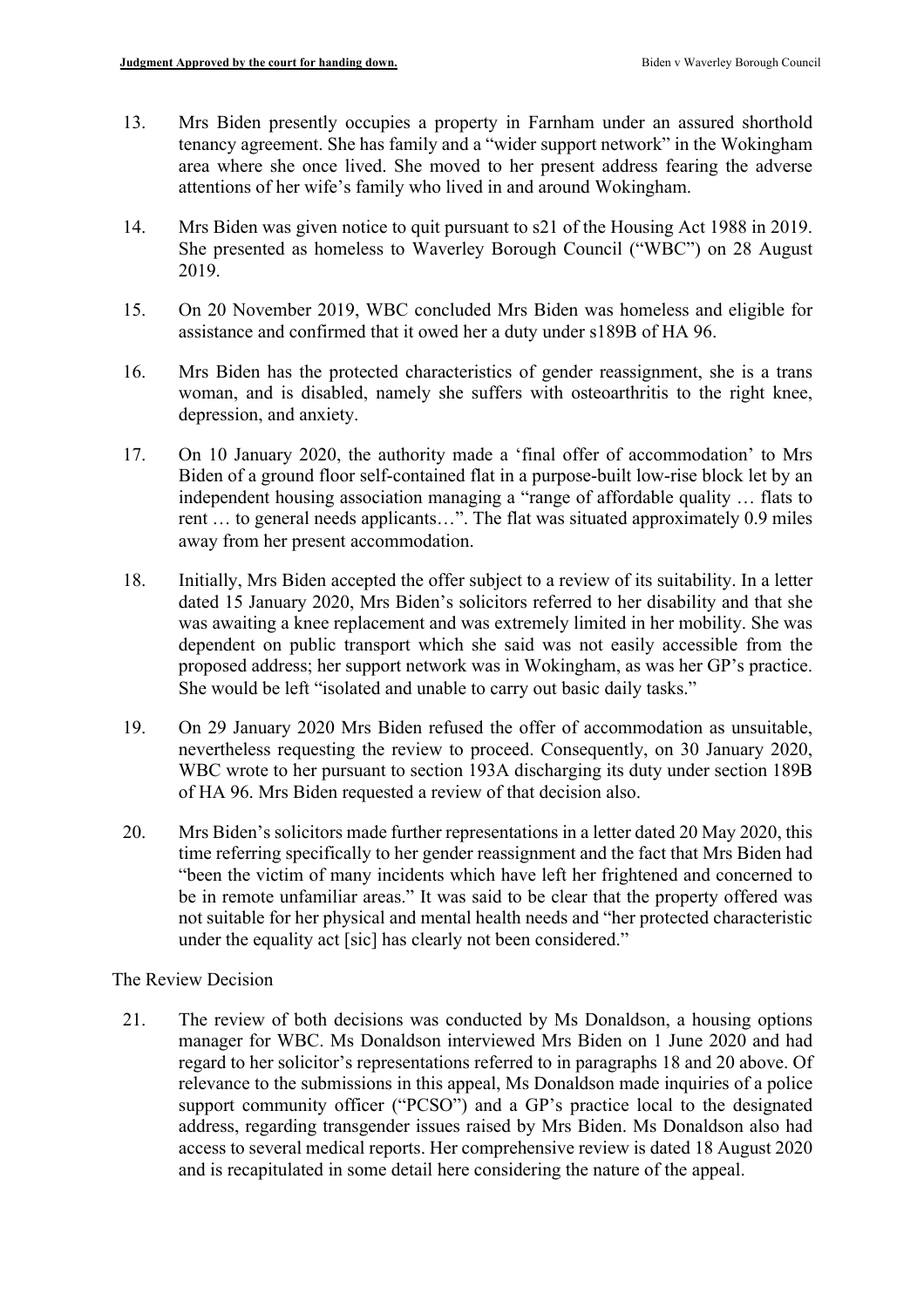- 22. After detailing physical and mental health issues, Ms Donaldson noted in section A, part 3 of her review that Mrs Biden was "a transwoman and [has] gender dysphoria … a term that describes a sense of unease that a person may have because of a mismatch between their biological sex and their gender identity. The sense of unease … can lead to depression and anxiety and have a harmful impact on daily life… you suffer from depression and anxiety." She noted Mrs Biden's progress on the sex reassignment surgery pathway since 2008 and that "[y]ou say you feel anxious and concerned to be in unfamiliar or remote areas due to incidents you have previously experienced. Trans-people tend to feel anxious when out in the community due to concern about being victimised by wider society because they are a trans-person."
- 23. In section B, Ms Donaldson noted Mrs Biden's "other circumstances." In summary, Mrs Biden was assessed as articulate, IT competent and sufficiently mobile to travel to Wokingham two to three times per week using public transport and to walk to Farnham town centre and back, carrying shopping on her return.
- 24. In section C, Ms Donaldson assessed the "accommodation you were offered" in terms of its amenities and in relation to its relative location to the property in which she then resided.
- 25. In section D, Ms Donaldson recorded Mrs Biden's reasons why the accommodation identified was unsuitable. First, distance from local amenities and ability to access public transport by reason of her limited mobility which would mean that Mrs Biden would be "isolated and unable to carry out basic daily tasks." Second, distance from her existing GP practice and support network in the Wokingham area which were necessary in light of her mental health issues. Third, Mrs Biden's perception that she was unsafe in a remote and unfamiliar area, bearing in mind her personal details being published on the internet and given mental health considerations and absent a support network. Fourth, lack of consideration of Mrs Biden's protected characteristic of gender reassignment, who as the victim of "many incidents" had left her frightened and concerned to be in remote and unfamiliar areas. Finally, suitability of the accommodation which was in a block of flats normally provided to single mothers and children.
- 26. In section F, Ms Donaldson gave her assessment of the representations made by and on behalf of Mrs Biden that the property identified was not suitable. Ms Donaldson noted that Mrs Biden had stated that she did not wish to live in the Waverley area and wished to be placed closer to Wokingham. Those wishes had been taken into account by making a final offer of accommodation within WBC's borough, but as close as possible to the Wokingham area and to where Mrs Biden had been living making it possible to retain her links with the Wokingham GP surgery and her support network. There was public transport available, which routes ran close to the designated address and went to the train station which Mrs Biden now used to travel to Wokingham.
- 27. Mrs Biden told Ms Donaldson in interview on 1 June 2020 that she had been threatened by her partner's family and was at risk from gangs in the Wokingham area for unspecified reasons. Mrs Biden said she had not reported any issues to the police in relation to any threats from her wife's family. Mrs Biden said that she had received a letter opening a bank account in another person's name which she reported to the police, but which they did not take seriously. A previous sexual partner with this person had made a complaint to the police of non-consensual activity.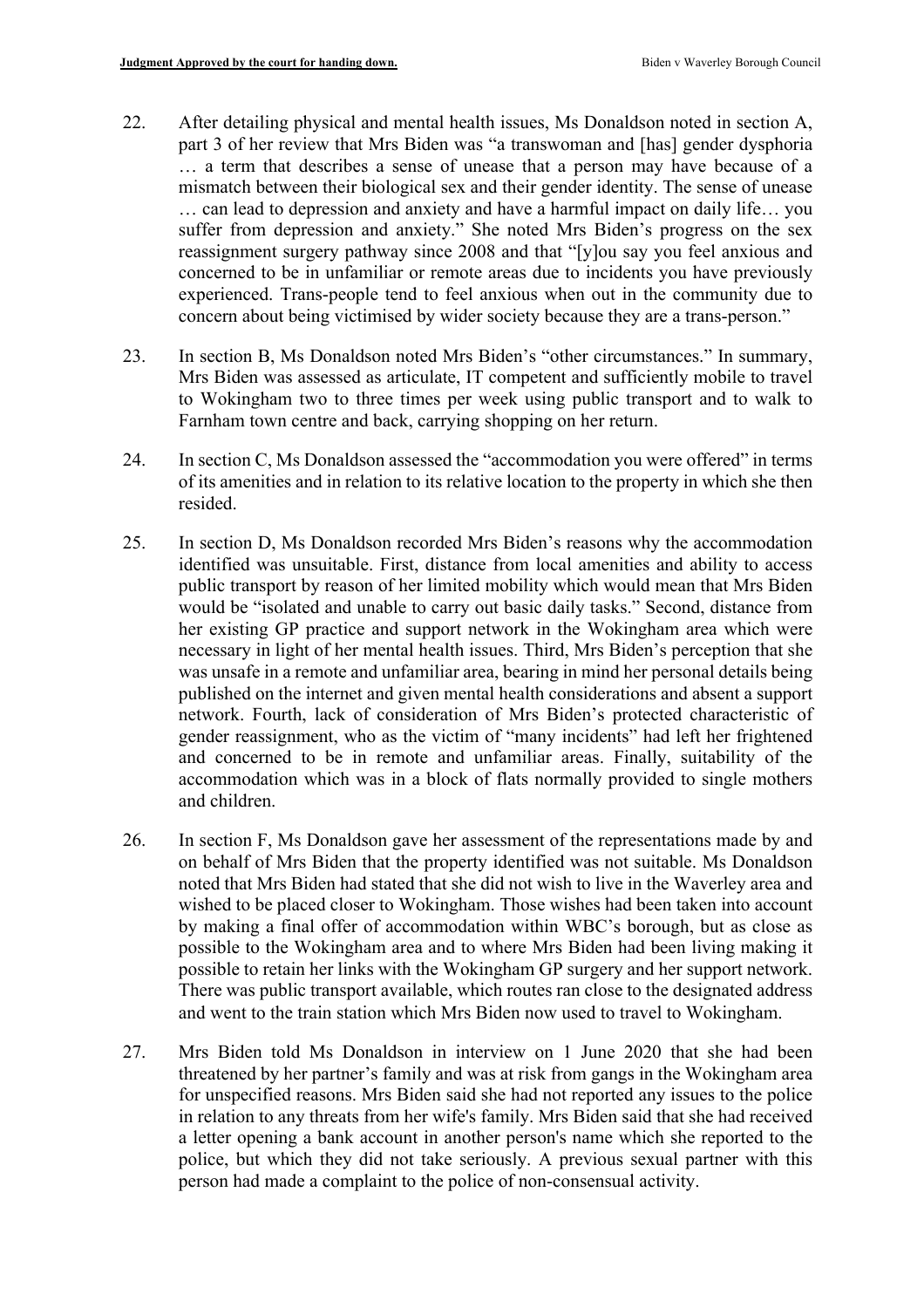- 28. Ms Donaldson recorded that she had asked for crime and incident numbers relating to any incidents of discrimination or hate crime that Mrs Biden had experienced as a trans woman, but none had been forthcoming. Instead, Mrs Biden reported that her name and current address had been published in an online newspaper in relation to two recent convictions for minor offences for which she had been fined and her driving licence endorsed and a community penalty with compensation had been ordered, respectively. Ms Donaldson noted that the online local newspaper was not local to Waverley and the entry appeared in a list of court hearing outcomes relating to different people. Ms Donaldson was not satisfied that the publication made Mrs Biden unsafe in the Farnham area, or specifically the designated address or surrounding area.
- 29. Ms Donaldson's inquiries of the PCSO revealed that reported crime in the relevant area was low, with violent crime and threats of violence "almost non-existent. There is no evidence of LGBT+ hate crime in the area…he was not aware of any individual harboring [sic] any grudges towards any member of the  $LGBT +$  community. He advised that it would be safe for a transwoman to move into [the street] and he would have no concerns for her safety in the surrounding area." The policing issues and crime levels in the area in which Mrs Biden presently resided and that in which the designated property was situated were equivalent as may be expected since they are within 0.9 miles from each other.
- 30. Ms Donaldson said that she understood that Mrs Biden had been the victim of incidents which left her feeling self-conscious, frightened, and concerned of being in remote and unfamiliar areas. However, the accommodation offered to Mrs Biden is not situated in a remote area but in a well-maintained residential area with which she would readily be able to familiarise herself prior to moving. Therefore, there was no evidence to substantiate any fears of risk in the area. If Mrs Biden felt her mental health to be deteriorating, she was competent to consult with her GP. Ms Donaldson noted that "[a]ny concerns, fears, or worries you had, were not sufficient to deter you from considering a move to Brighton in June 2020" where Mrs Biden's wife and child were planning to move.
- 31. Mrs Biden had not provided any information about the impact of her protected characteristic in the medical form completed on 7 October 2019 which was available to the original decision maker. It made no reference of Mrs Biden feeling frightened, conscious of, or concerned, when in the Farnham area. Nor had she mentioned this in her medical form dated 18 May 2020, although her solicitor said that these concerns and feelings were made in her universal credit application. Ms Donaldson noted Mrs Biden's 'protected characteristic' as a trans woman and referred to the previous parts of her review, summarised above, in describing its nature and extent and other medical issues.
- 32. The impact of Mrs Biden's protected characteristic was that she took hormone therapy, felt concerned and conscious of being in remote or unfamiliar areas as there had been incidents in the past in which she had felt suicidal and it is common for someone suffering from gender dysphoria to suffer from low self-esteem, be socially withdrawn or isolated or suffer from depression and anxiety. Mrs Biden took a low dose of anti-depressants. Ms Donaldson understood that Mrs Biden may feel frightened, concerned, and conscious of being in remote or unfamiliar areas, as "transgender people tend to have concerns, when in the community, about being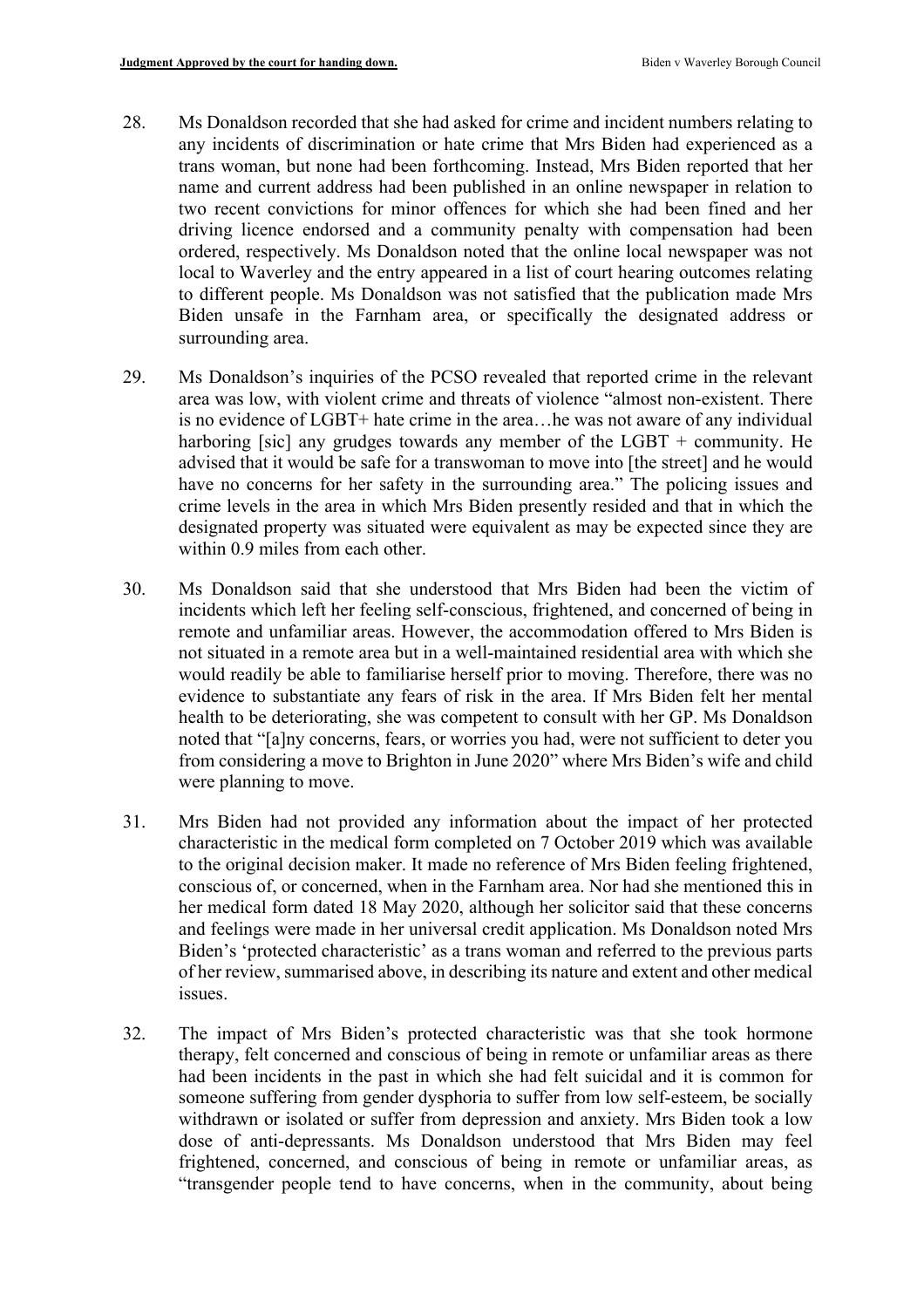victimized by wider society. Being victimized in the community would be distressing and could cause emotional or psychological harm" as well as worsening symptoms of anxiety and depression. Ms Donaldson recognised that if Mrs Biden was victimized by someone because she is a trans woman, it may take longer to remove herself from that situation because of her limited mobility.

- 33. Ms Donaldson was satisfied that the original decision maker had given weight to Mrs Biden's concerns and considered the impact of her protected characteristic and other circumstances with an open mind. The original decision maker concluded that private landlords may discriminate against a trans woman making it harder for her to find accommodation than someone without the protected characteristic and therefore felt it appropriate to refer Mrs Biden to accommodation managed by a social landlord which had ethical and social values. This offered a greater degree of protection. Further, the decision maker considered Mrs Biden's safety and security by ensuring the flat offered to her had a door entry system which would have enabled her to manage access to the flat and to provide peace of mind. The accommodation was affordable, in decent condition, of a suitable lay out and: a) as close as possible to Mrs Biden's current home; b) near a bus stop which had a reasonable and regular service and from which she could travel to and from Farnham station, the town and local services and amenities.
	- 34. Ms Donaldson was informed that the designated address was situated within a block containing a mixture of one- and two-bedroom flats. Two-bedroom flats are occupied by families, but one-bedroom flats may be occupied by single people, couples, or young parents with one child. The block of flats is managed by a housing association which grants prospective residents an assured shorthold tenancy, and as a guideline, residents generally live in the flats for about two years before bidding successfully for social housing through WBC's Housing Register. When nominating an applicant for a tenancy of a vacant flat, the Council prioritised those who are homeless or threatened with homelessness and are eligible and are in priority need.
- 35. Considering all the available information Ms Donaldson was satisfied that the final offer of accommodation was suitable for Mrs Biden on all grounds.
- 36. Ms Donaldson concluded she was "satisfied that there is no deficiency or irregularity in the original decision or in the manner in which it was made. … that there is no need to serve a "minded to find" notice on [Mrs Biden]" The reasons put forward for refusing the 'final offer' of accommodation were not considered so significant as to render the final offer unsuitable. Ms Donaldson was also satisfied that WBC had notified Mrs Biden of the consequences of refusal and the right to seek review and therefore its duty to relieve Mrs Biden's homelessness had come to an end.

The First Appeal

- 37. Mrs Biden appealed pursuant to section 204 of HA 96, on several grounds, not all of which are pursued in this Court, but included a public law challenge to the adequacy of the decision-making process by reason, amongst other things, of failure to make adequate inquiries and a failure of the authority to have regard to its PSED.
- 38. She filed a witness statement dated 27 November 2020 which significantly expanded upon several of the issues that had been canvassed with Ms Donaldson and included specific information of crime and incident numbers, previously requested by Ms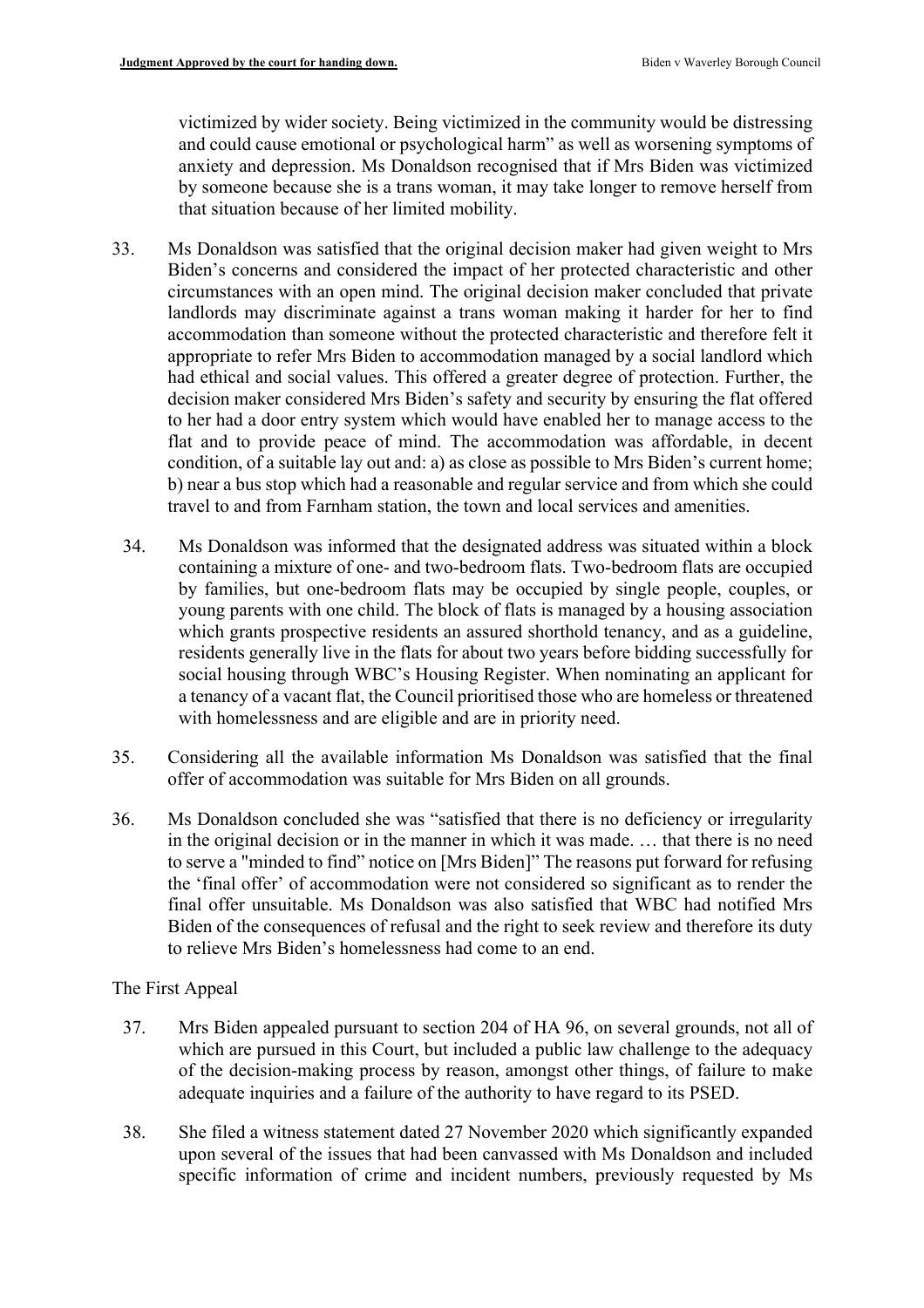Donaldson; see [28] above. As to this, I assume that permission had been granted for Mrs Biden to submit such evidence in the section 204 appeal for it had not been before Ms Donaldson and the statement is not "limited to that which is necessary to illuminate the points of law" that were to be advanced in the appeal; see *Cramp v Hastings BC*; *Phillips v Camden LBC* [2005] H.L.R. 48 at [71]. As Brooke LJ said at paragraph 14, "the review procedure gives the applicant and/or another person on his behalf the opportunity of making representations about the elements of the original decision that dissatisfy them, and of course they may suggest that further inquiries ought to have been made on particular aspects of the case." However, an appeal is limited to considering points of law. Subject to *Pieretti* considerations (*Pieretti v Enfield LBC* [2010] EWCA Civ 1104) to which I return below, information or representations which were not placed or made before a reviewing officer, although available to the homeless applicant and/or their advisers, should not influence an appeal which challenges the legitimacy of their review on the facts available to them.

- 39. Specifically, as regards her transgender status, Mrs Biden asserted that when she lived in Bracknell, she had sustained multiple assaults against her property and her person between July and November 2018, "primarily motivated by transgender hate". The "main protagonist" was convicted of criminal damage in October 2019. She had applied for protection orders against other unspecified individuals because of the transphobic hate and assaults she was subject to. Since she had first started dressing as a female she would constantly receive "looks" from people and had been subject to verbal abuse. She had been physically assaulted on the train and discriminated against at her current property, although did not always report these incidents. Mrs Biden exhibited extracts from the 2018 Stonewall Trans Report which she said corroborated her own "lived experience" and which justified her dependence upon a support network.
- 40. Mrs Biden detailed her involvement with "many different agencies and roles which centred on Trans individuals' rights" between 2008 and 2017 which meant that she had "an extensive knowledge on the issues and not because I am Trans myself."
- 41. The judge, Her Honour Judge Nisa, dismissed the appeal on 3 August 2021, concluding her narrative judgment which addressed each of the grounds of appeal by saying that the authority had "very clearly and correctly made its review decision in line with the guidance taking into account each and every factor that [Mrs Biden] presents, and looking at the impact of each of those factors in respect of the accommodation that is offered with particular reference to the guidance, and also to the Equality Act." She was "satisfied that the review has been conducted correctly … the conclusions reached are fair and safe given the history, concerns, the medical assessment, given the evidence from the appellant herself and the documentation that has been obtained by the respondent in terms of the safety concerns and the suitability in terms of the public transport links."
- 42. There is no dispute that the relevant issue for this Court is whether "the original decision was right, or at least one the decider was entitled to reach." See *Danesh v RB Kensington & Chelsea* [2007] H.L.R. 17, per Neuberger LJ at [30]. That is, the decision under appeal is that of Ms Donaldson as communicated to Mrs Biden on 18 August 2020 and not that of HHJ Nisa.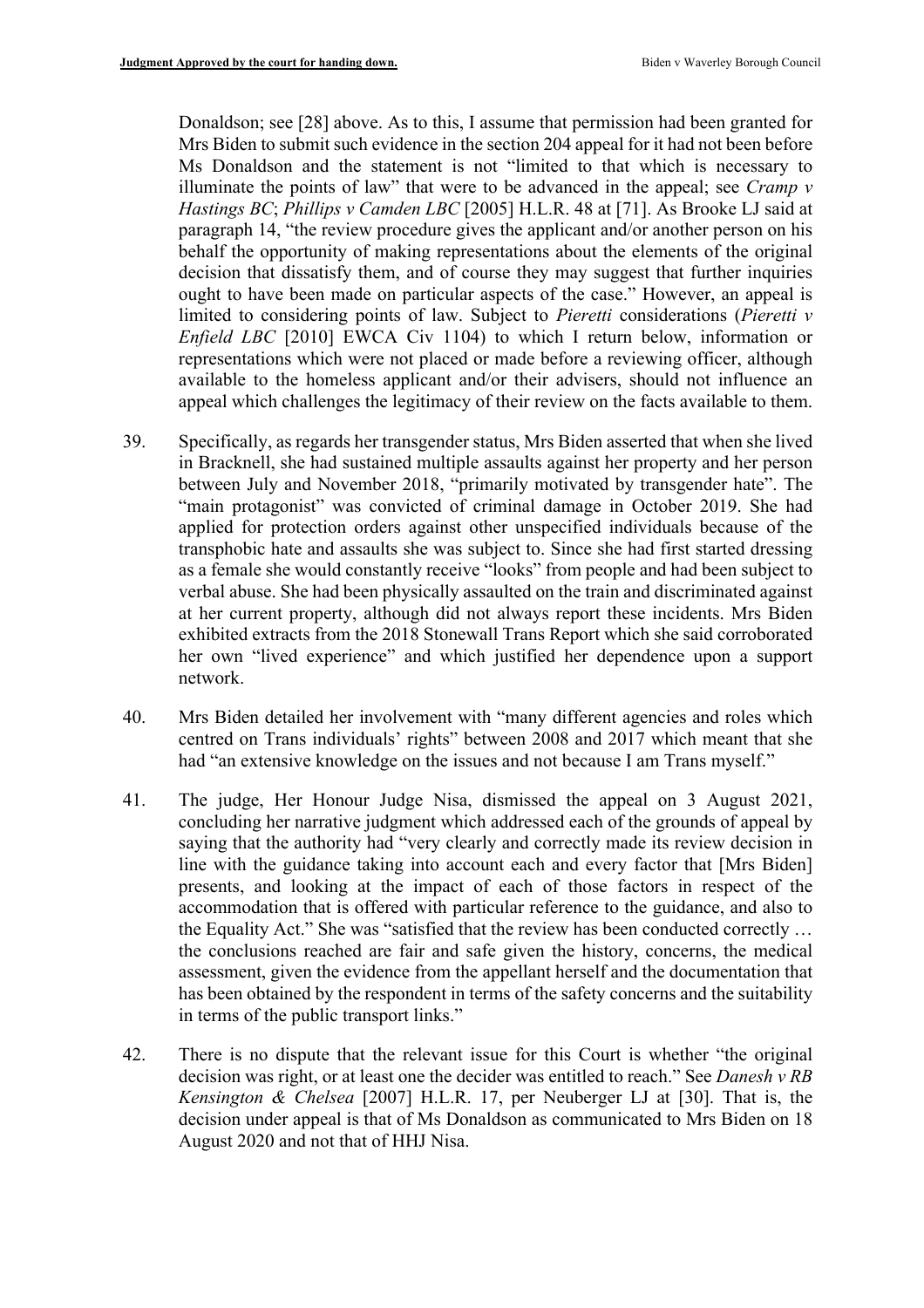#### The sufficiency of inquiries

- 43. The issue that we must decide to determine this appeal is a very narrow one, namely: should Ms Donaldson have made the inquiries she deemed necessary on matters relating to the incidence of gender reassignment hate crime in the area of the accommodation offered to Mrs Biden of a Lesbian, Gay, Bisexual, Transgender (LGBT) liaison officer rather than the PCSO? Other matters relating to inquiries made in relation to the availability of a GP practice experienced in dealing with transgender individuals in the vicinity of the accommodation offered to Mrs Biden have, realistically in my view, not been pursued.
- 44. The College of Policing 2014 Hate Crime Operational Guidance ("operational guidance"), which is appended to Mrs Biden's statement served in the first appeal, recognises that transgender hate crime is vastly under-reported. It was noted that some transgender people may fear ridicule and victimisation from police officers and consequently lacked confidence to report hate crimes or incidents or present themselves as witnesses. The Stonewall 'LGBT in Britain Trans Report', which appears from my research to have been published in 2018 and is also appended to Mrs Biden's statement, confirms the understanding of the operational guidance; two in five trans people surveyed had experienced hate crime or incident because of their gender identity in the last 12 months, but four in five did not report it to the police. Some trans people who had reported a hate crime did not feel supported by the police or experienced even further discrimination.
- 45. The operational guidance noted that several initiatives had proved effective and "may be appropriate to use in the transgender community". Specifically, many police forces had introduced Lesbian, Gay, Bisexual, Transgender ("LGBT") officers with specific responsibility for building community links and providing support for victims and witnesses of transgender hate crime. The liaison officers provide a "specialist advice point for other officers". However, noting that most interaction between the police and the transgender community is with other police officers and staff, "awareness training on transgender issues, as part of the wider diversity training" was necessary. The correct identification of transgender hate crimes or incidents separately from homophobic crimes or incidents on command-and-control systems would assist to build accurate crime and intelligence reports.
- 46. The significance of the guidance and information above is readily apparent, and in the instant case, is corroborated by the specific information provided by Mrs Biden of her own victimisation as a trans woman and who claims an expertise beyond that of her own "lived experience" as indicated in [40] above. However, assuming for the sake of argument that the LGBT officer had a better appreciation of the problems facing the transgender community in general, I find it difficult to understand the argument that an unidentified "Surrey Police" LGBT liaison officer would have greater knowledge of the situation on the ground than would the local PCSO.
- 47. Mr Straker QC argues that the LGBT officer's "immersion" into the transgender community would give him/her inside knowledge of the incidence of unreported hate crimes throughout the force region wherever he/she was based. I do not accept that argument. I agree with Mr Rutledge QC, that it is entirely speculative to assume that the PCSO had not received awareness training on transgender issues and/or did not liaise with the LGBT liaison officer, or that the LGBT liaison officer, if approached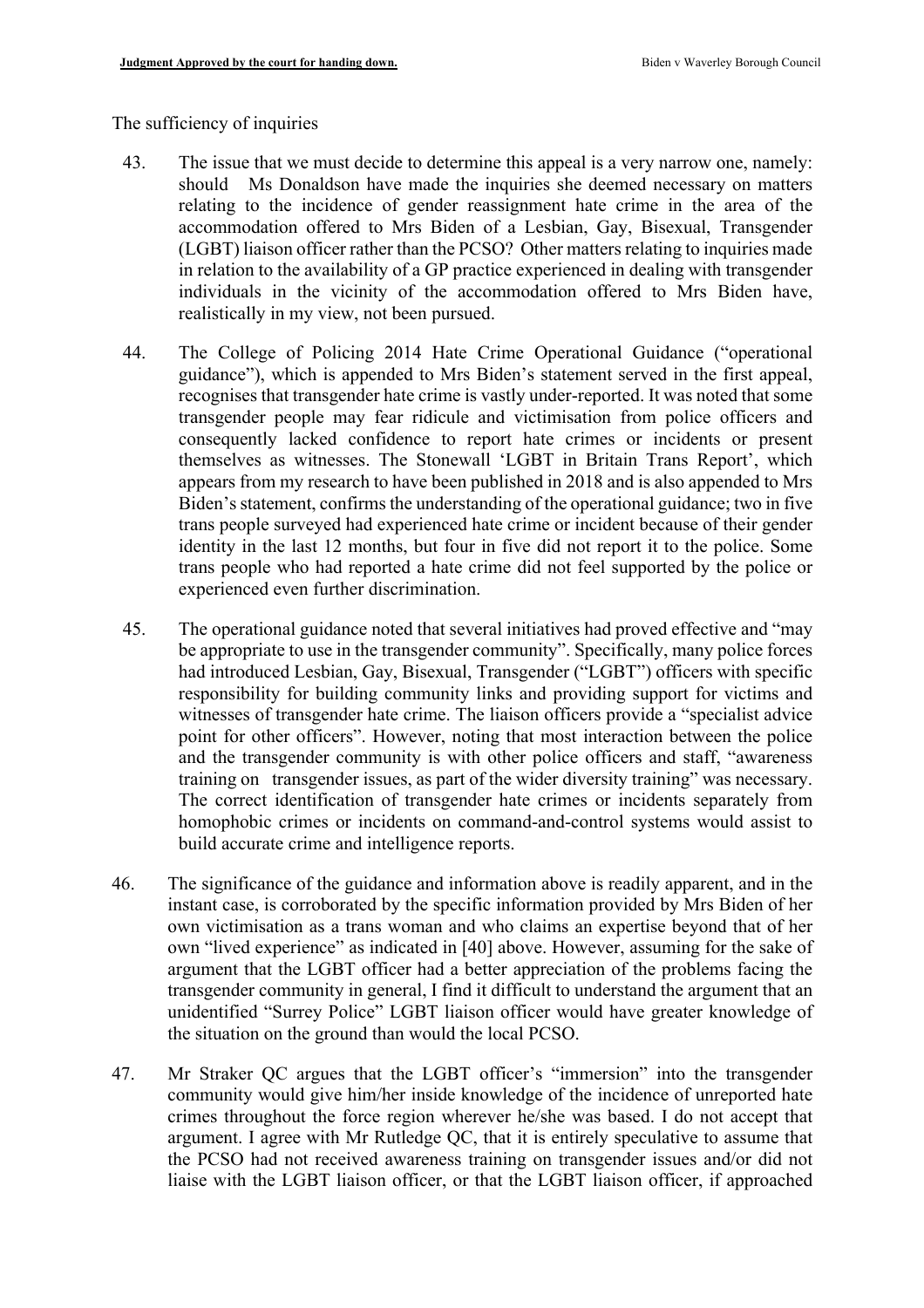directly by Ms Donaldson, would not have liaised with the PCSO. Notably, the statement that was produced by Mrs Biden as described in [39] and [40] above, contains no additional evidence from the Surrey LGBT officer that contradicts the information provided by the PCSO, and nor is it claimed that the information provided by the LGBT liaison officer would have been different. The highest that Mr Straker puts it is that the making of such inquiries would engender confidence in the process. That hopefully is a by-product but is not the purpose of the review procedure.

- 48. The inquiries that were required to be made are those necessary fairly to make a decision regarding the suitability of accommodation for Mrs Biden; see *Codona v Mid-Bedfordshire District Council* [2005] EWCA Civ 925, at [33]. Subject to this, the "scope and scale" of the necessary inquiries to be made by a local housing authority is a matter for them and this court should not intervene unless satisfied that no reasonable housing authority could have been satisfied on the basis of the inquiries made; *R v Royal Borough of Kensington and Chelsea, ex p Bayani* (1990) 22 H.L.R. 406; *R(on the application of Khatun) v Newham London BC (Office of Fair Trading, interested party)* [2004] EWCA Civ 55. See also *Hotak v Southwark London Borough Council (Equality and Human Rights Commission and others intervening)* [2016] A.C. 811 below.
- 49. The attempt to compare the circumstances in Mrs Biden's case with the situation in *Pieretti*, is entirely misguided and contrived. In *Pieretti* the reviewing officer was held to be at fault for failing to make further inquiry in relation to "some such feature of the evidence presented to her as raised a real possibility that the applicant was disabled" (at [35]) and lacking in awareness "that a disabled person may not be adept at proclaiming his disability" (at [28]) whereas the duty created by the Disability Discrimination Act 1995, a predecessor of the EA 2010, was " designed to secure the brighter illumination of a person's disability so that, to the extent that it bears upon his rights under other laws, it attracts a full appraisal."
- 50. However, at paragraph 33 in *Piereti*, Wilson LJ (as he then was) made clear that "the law does not require that in every case decision-makers under section 184 and section 202 must take (active) steps to inquire into whether the person to be subject to the decision is disabled and, if so, is disabled in a way relevant to the decision. That would be absurd."
- 51. I regard it as absurd to suggest that Ms Donaldson's failure to expand the scope of her inquiries to involve the LGBT liaison officer reflects her failure to have due regard to the protected characteristic of gender reassignment, whether stand alone or in conjunction with Mrs Biden's disability. As it was, she proceeded in her review on the basis that Mrs Biden might be physically confronted by transphobic individuals and would be at a disadvantage in removing herself. I do not see how this can be categorised as lack of awareness or diligence in making her inquiries.
- 52. Neither do I see that there is a valid comparison to be drawn with the fact specific situation which occurred in *Shala v Birmingham City Council* (2007) EWCA Civ 624 in which it was made clear that housing officers do not have the relevant expertise upon which to make a critical evaluation of the evidence and must seek relevant expertise. The position of a LGBT liaison officer and PCSO is not remotely akin to the respective position of a patient's treating psychiatrist as against a medical adviser without full recourse to the relevant medical reports.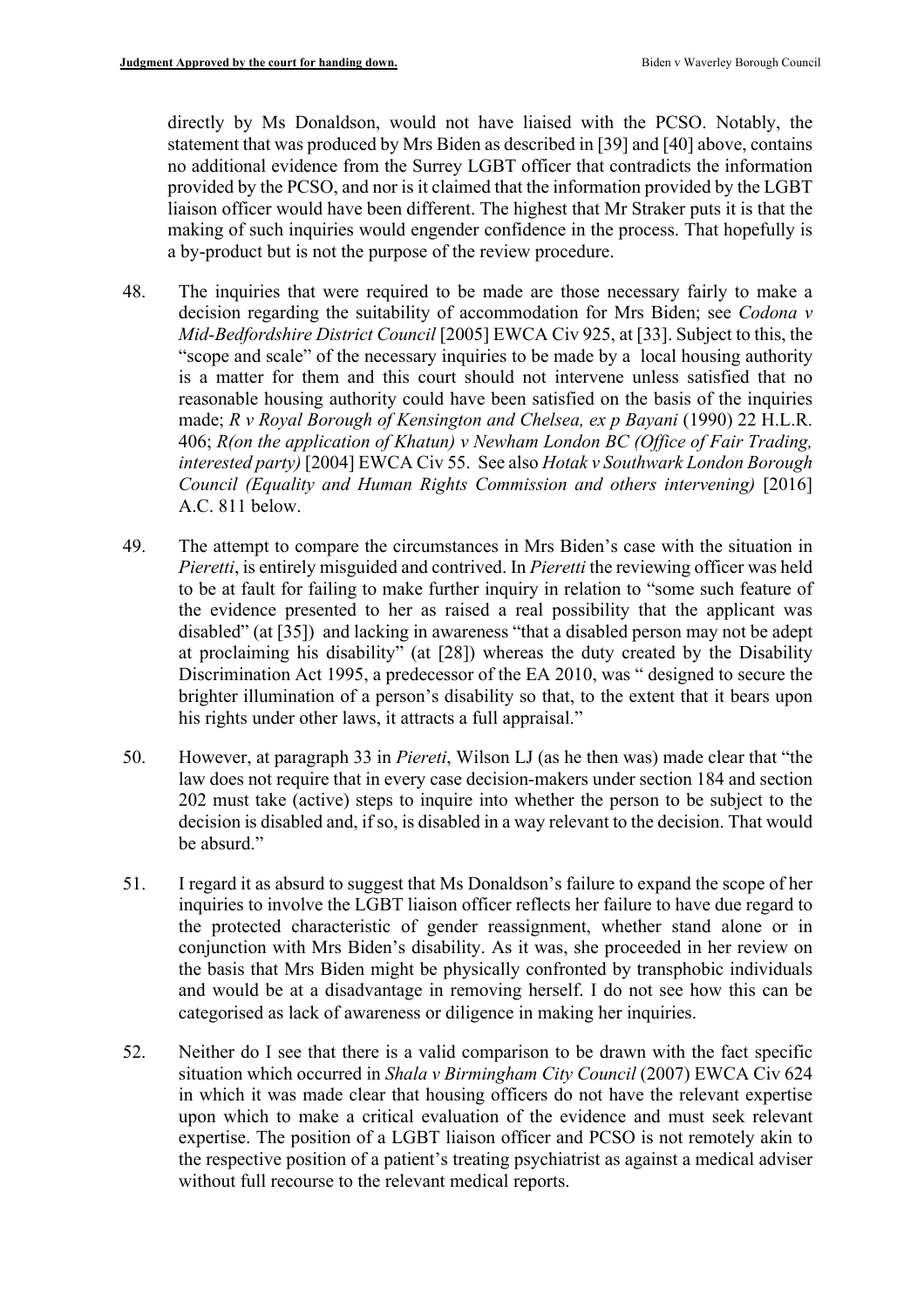- 53. I reject the implicit submission that no reasonable reviewing officer could have determined the inquiries to be sufficient, nor would I categorise them as in any sense inadequate upon which to make a fair and composite assessment of the suitability of the accommodation offered.
- 54. There is no disagreement that the PSED applies to a local housing authority's discharge of homelessness functions nor that the principles to be drawn from the several authorities, to which I refer below, do not accommodate the consideration of multiple protected characteristics. However, there is floated, albeit I detect with some diffidence, the submission that gender reassignment as a protected characteristic creates a heightened duty on the part of the housing authority, quite apart from the consideration of whether it is necessary to offer more favourable treatment to applicants with any other protected characteristics such as race, disability, age etc.
- 55. There is, as Mr Rutledge makes clear, no statutory basis for such a contention. Any enhanced or modified statutory protections which do exist are expressly stated in EA 2010 and are limited to specific circumstances, for example, the discrimination provisions unique to pregnancy and maternity. There is no corresponding provision which relates to the protected characteristic of gender reassignment.
- 56. Neither do I see that the principles to be extracted from any of the authorities supports the same. Referring to the number of "valuable judgments in the Court of Appeal", Lord Neuberger in *Hotak*, stated that the adverb "due" in section 149(1) of EA 2010, could not be precisely defined or prescribed, since the "weight and extent of the duty are highly fact sensitive and dependent on individual judgment". The duty must be exercised in substance with rigour and with an open mind. Provided that there had been a proper and conscientious focus on the statutory criteria "the court cannot interfere . . . simply because it would have given greater weight to the equality implications of the decision"; see [74] and [75]. The PSED can fairly be described as complementary to a local housing authority's homelessness duty. It "must be exercised in substance, with rigour, and with an open mind" and with sharp focus on the relevant protected characteristics; see [78].
- 57. In *Haque v Hackney London Borough Council* [2017] P.T.S.R. 769, Briggs LJ, as he then was, considered "the PSED and housing duty in combination". At paragraph 32, he did not consider that *Pieretti* was a case in which there was any "inherently close alignment between the PSED and the particular aspect of the housing duty in issue". The PSED required the housing officer in Mr Haque's case "to apply sharp focus upon the particular aspects of Mr Haque's disabilities and to ask himself with rigour, and with an open mind, whether the particular disadvantages and needs arising from them were such that room 315 was suitable as his accommodation." The housing officer "was not obliged to accept Mr Haque's assertions of impairments at face value, still less their alleged effect upon his use of room 315 as accommodation. To the extent that the alleged impairments and their consequences were matters for medical expertise, he was entitled if not obliged to take expert advice (as he did). He was no less obliged to apply rigour to the question whether Mr Haque's challenges to the suitability of room 315 as his accommodation were made out in fact, than in any other suitability review, whether or not initiated by a person with protected characteristics." Nor did "the engagement of the PSED in a particular case absolve the reviewing officer from taking into account factors relevant to suitability other than those thrown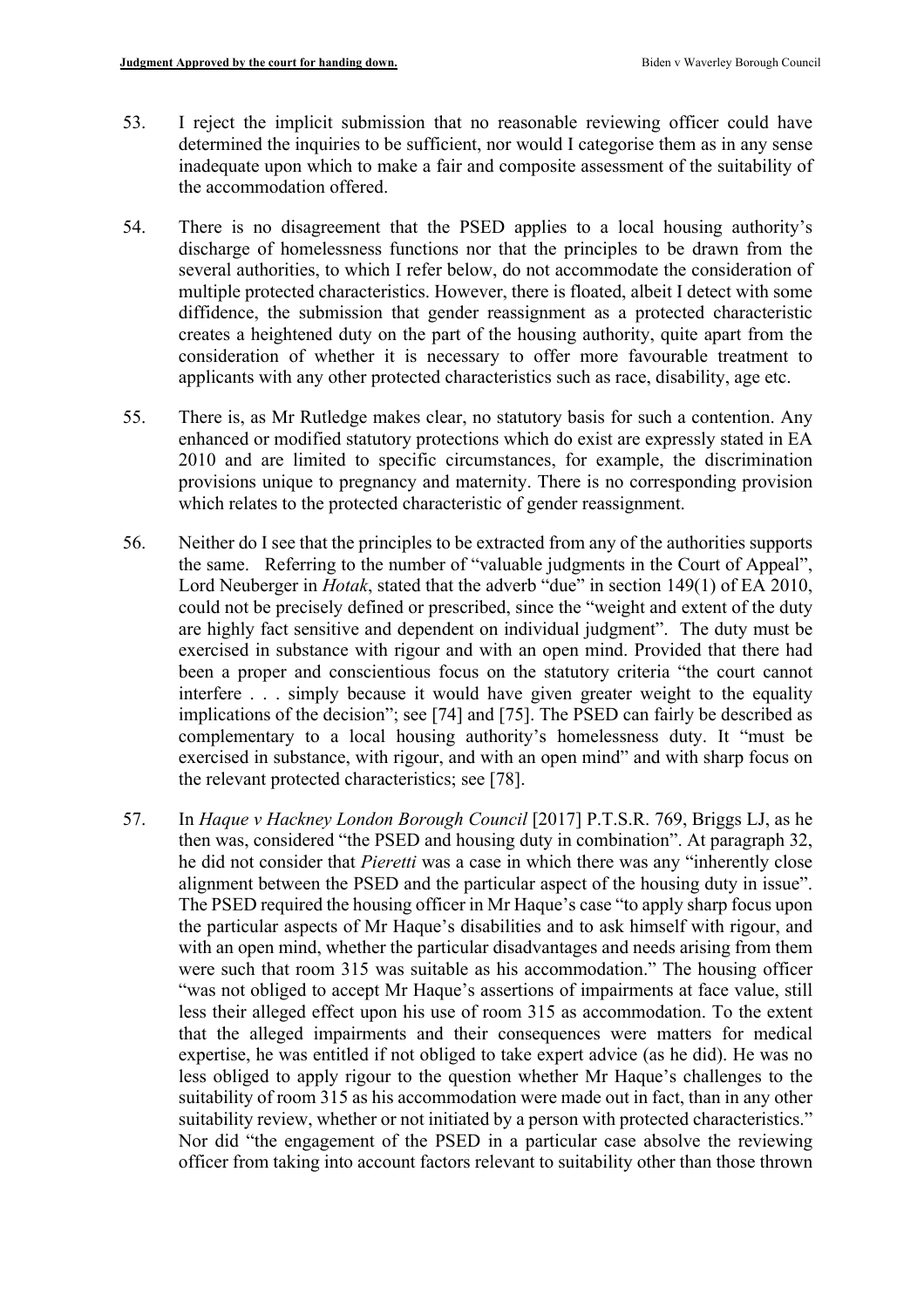into focus by the terms of section 149, such as those specified in … the code of guidance."; see [44] – [46].

- 58. In *McMahon v Watford BC, Kiefer v Hertsmere BC* [2020] EWCA Civ 497*,* Lewison LJ drawing together the strands of precedential authorities said that PSED is not a free-standing duty, or a duty to achieve a result, but to have due regard to achieve the goals identified by EA 2010. The question when assessing suitability of accommodation was not whether a person has a disability or protected characteristic, but how any disability or protected characteristic or other circumstances impacts on that person as compared to those without such issues or characteristic.
- 59. I agree with Mr Rutledge's analysis when he aligns the details of Ms Donaldson's review decision against the suggested requirements of the discharge of PSED in the *Haque* case at paragraph 43. Ms Donaldson recognised the nature of Mrs Biden's protected characteristics; see [22] above. She focused upon the consequences of Mrs Biden's disability in so far as it was relevant to her occupation of the accommodation offered to her in terms of lay out and access to current GP practice and support networks. She had regard to the disadvantages created by the 0.9-mile difference in location between the accommodation offered and that presently occupied by Mrs Biden; see [24] to [26] and [30] above. She identified the difference between Mrs Biden and a transgender individual without disability, or a disabled individual who was not transgender; see [32]. She had due regard to the possibility of victimisation; see [28] to [30]. The selection of accommodation had borne in mind that private landlords may positively discriminate against transgender individuals; see [30]. This is capable of being regarded as more favourable treatment of Mrs Biden's application.
- 60. I regard any attempt to categorise the inquiries made by Ms Donaldson as displaying a disregard for the PSED as hopeless. Ms Donaldson gave 'very sharp focus' to Mrs Biden's circumstances. She made a composite assessment, alive to Mrs Biden's protected characteristics, individually and in combination, and placed in the context of all other statutory guidance. Ms Donaldson made relevant and reasonable inquiries of appropriate agencies, having regard to the concerns raised by Mrs Biden. Despite that advice, she nevertheless contemplated the possibility of the existence of transphobic abuse. The requirement to consider whether it was necessary to treat Mrs Biden "more favourably" did not require Ms Donaldson to achieve a perfect match, nor did it require her to further Mrs Biden's express wish to relocate to Brighton.
- 61. Mr Straker freely concedes on Mrs Biden's behalf, that Ms Donaldson's review is "highly competent" and "alive" to critical factors of proximity to Mrs Biden's present address, restricted mobility, access to medical care, and general and specific safety concerns arising from her protected characteristics. It seems to me, therefore that he is left with very little room for manoeuvre.
- 62. For these reasons, and subject to my Lord and my Lady, I would dismiss this appeal.

## **Asplin LJ:**

63. I agree.